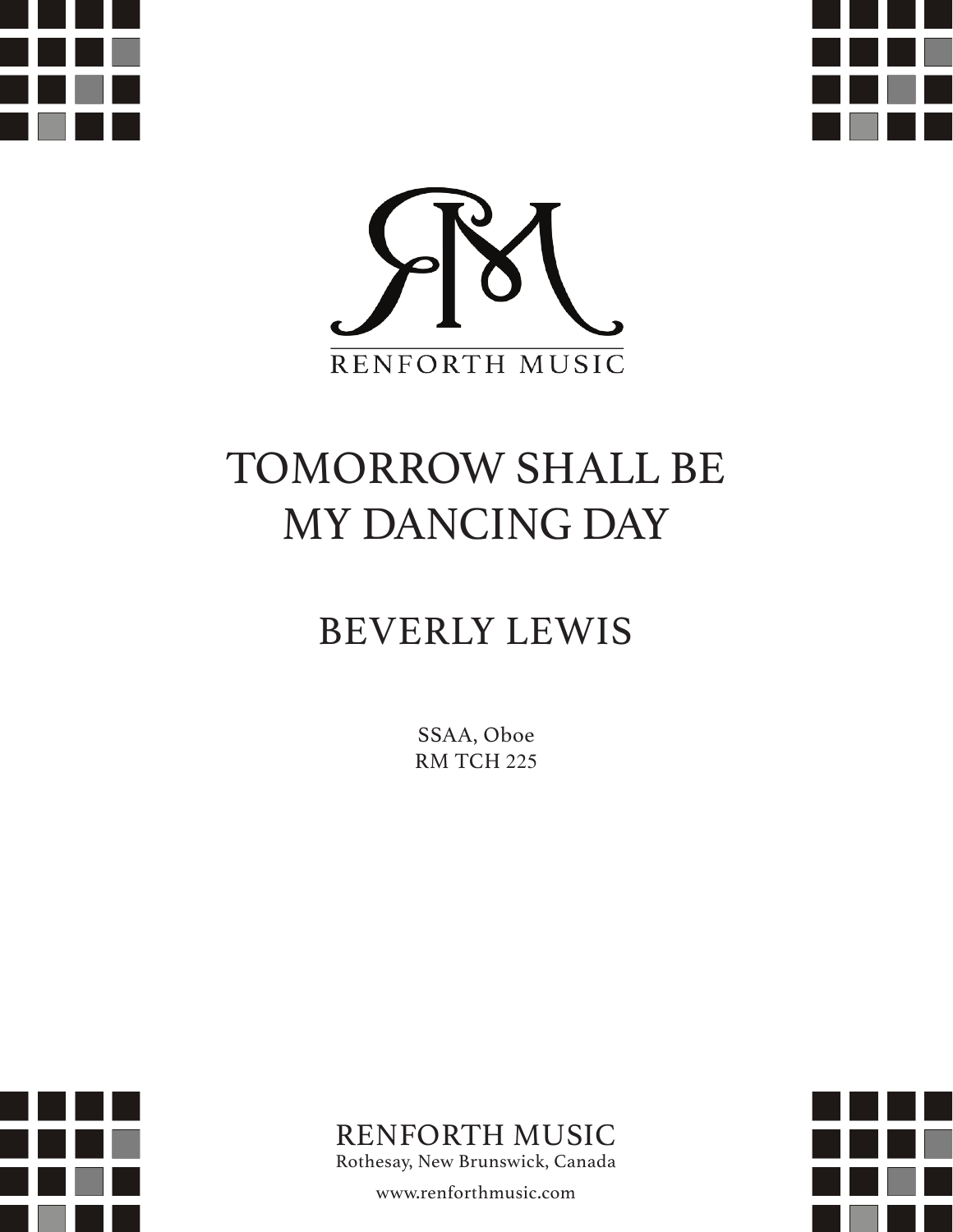## Tomorrow Shall Be My Dancing Day

*SSAA, Oboe (or other treble C instrument)*

## English Traditional

Beverly Lewis



Copyright © 2022 Renforth Music.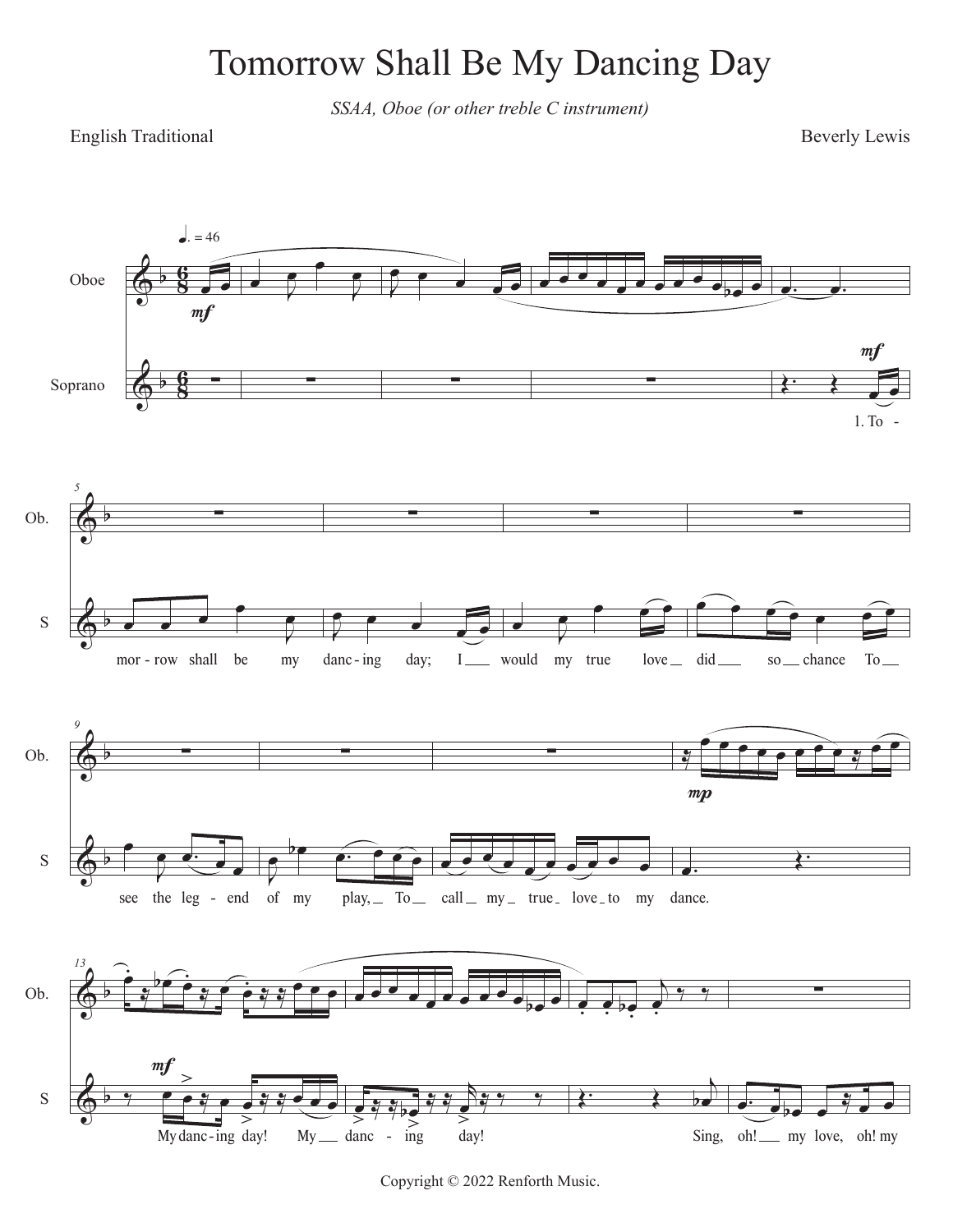

Copyright © 2022 Renforth Music.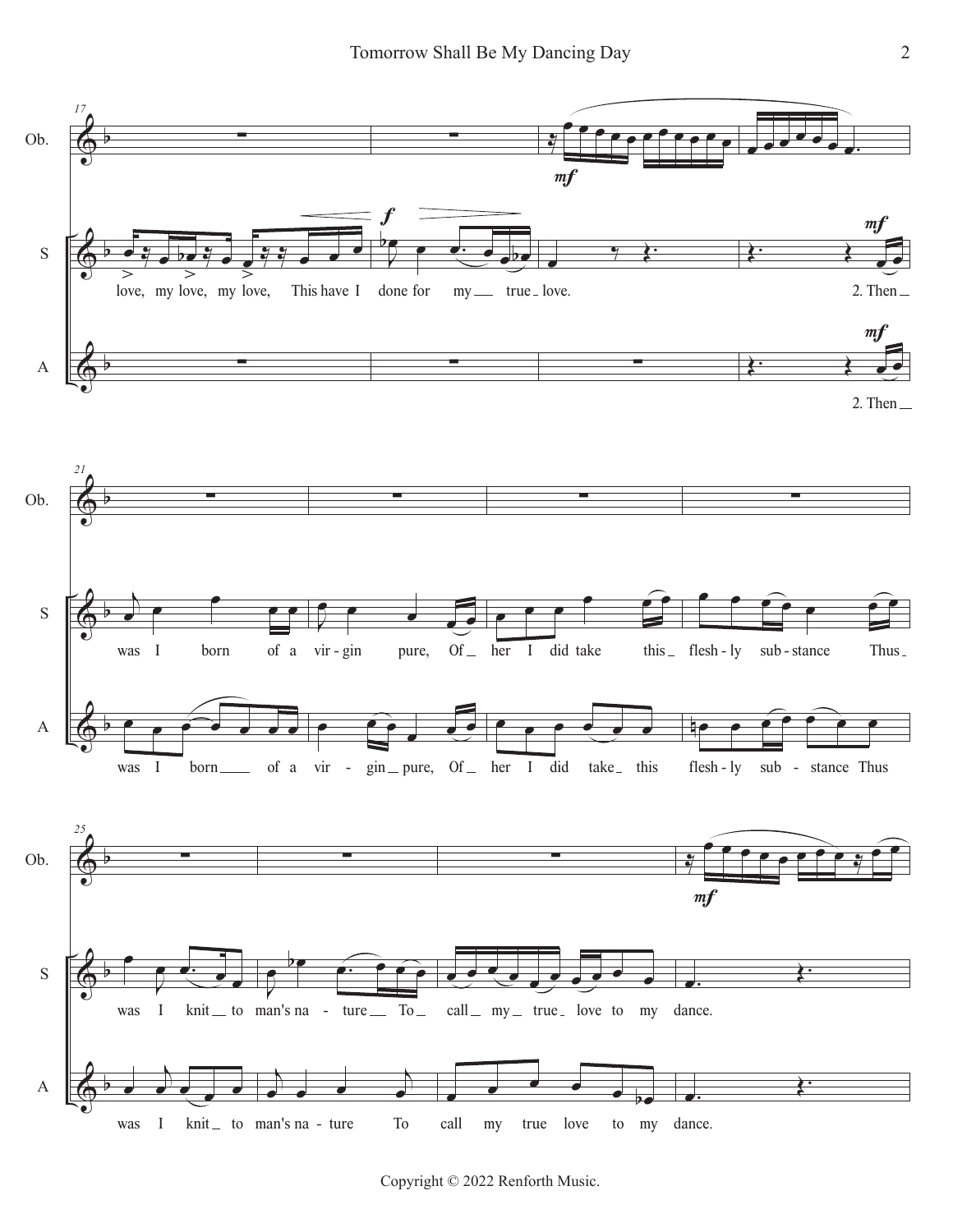

Copyright © 2022 Renforth Music.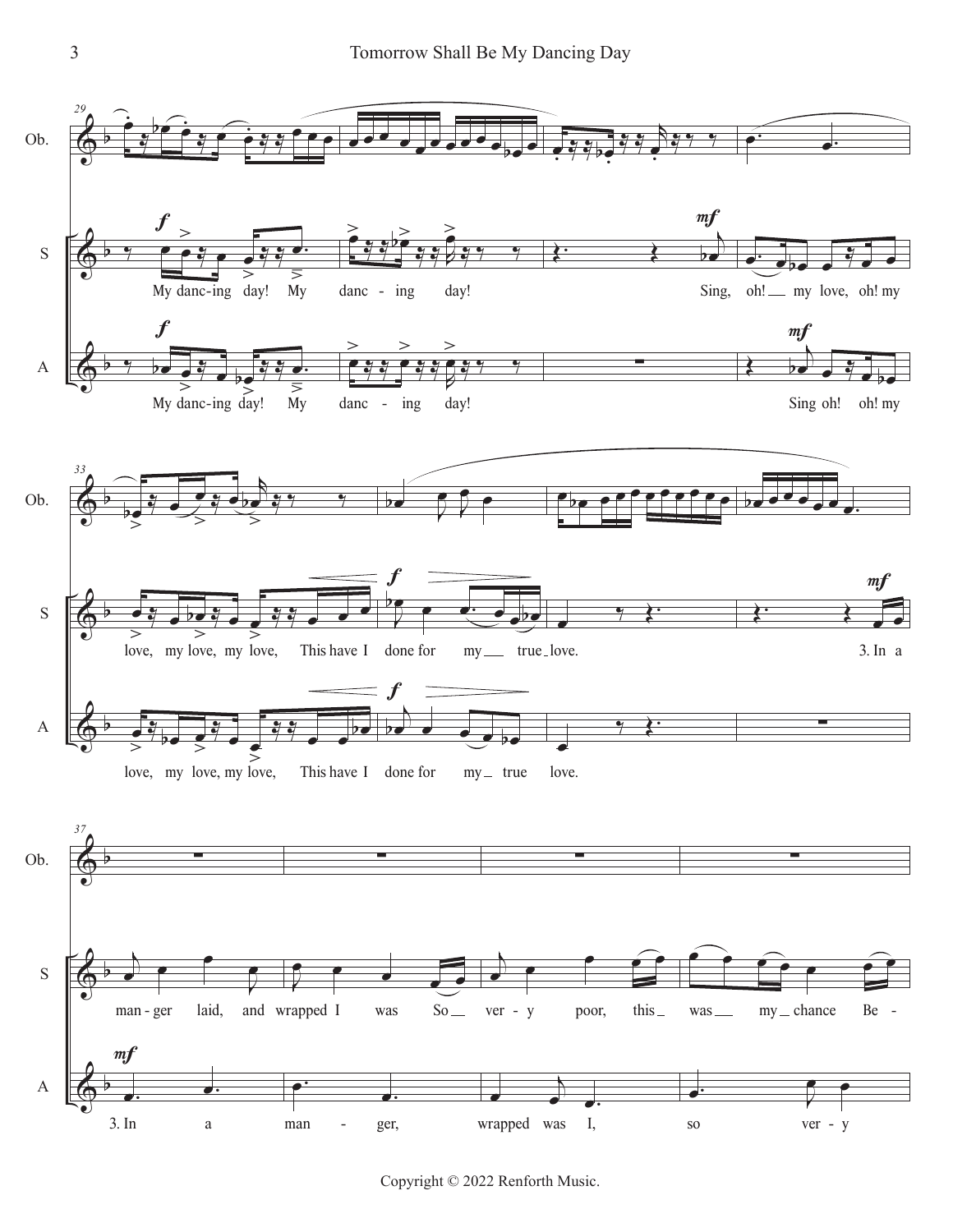

Copyright © 2022 Renforth Music.